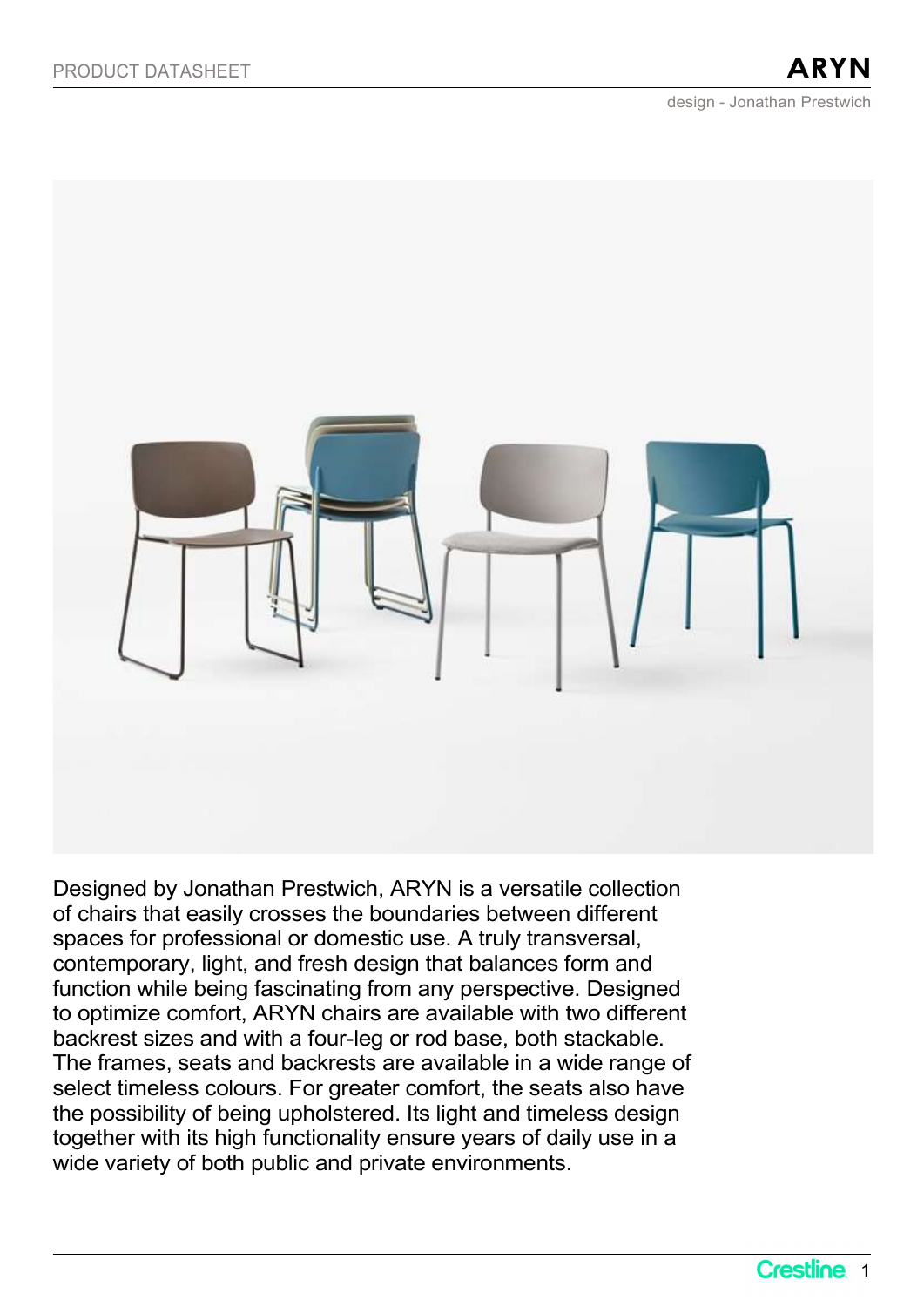### SEATS AND BACKS

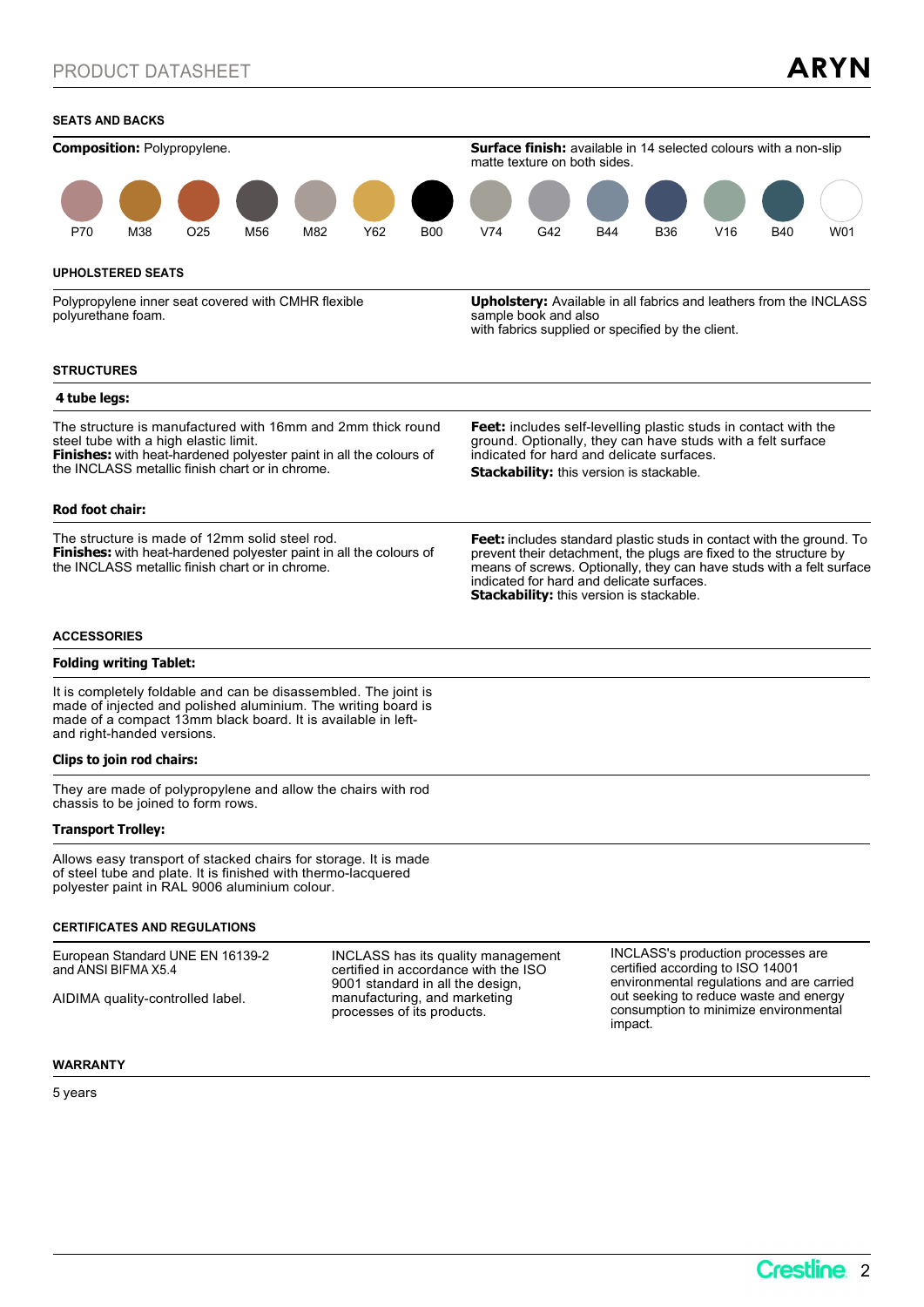## 4-legged chair Code: ARY0010



### Sled base chair Code: ARY0020

|                |                | Stackable chair with polypropylene seat and back and sled base.<br>Seat and back finish: non-slip matte micro-textured surface. Available<br>in all the polypropylene colours of the INCLASS sample book. Custom<br>colours can be manufactured for orders over 500 units.<br><b>Base finishes:</b> thermoset polyester paint in all the colours of the<br>INCLASS finish chart or in chrome.<br>Feet: the legs incorporate self-levelling plastic feet. |
|----------------|----------------|----------------------------------------------------------------------------------------------------------------------------------------------------------------------------------------------------------------------------------------------------------------------------------------------------------------------------------------------------------------------------------------------------------------------------------------------------------|
| 51<br>44<br>77 | 51<br>51<br>45 | 6.5kg<br>units<br>3 units<br>22.2 kg<br>Box<br>units<br>$0.37 \; \text{m}^3$                                                                                                                                                                                                                                                                                                                                                                             |

# Increase by upholstered seat Code: ARY0000

| Inner seat made of polypropylene and covered with 15mm thick, high<br><b>Upholstered:</b> available in all fabrics and leathers from the INCLASS<br>sample book. Also available with fabrics supplied or specified by the |
|---------------------------------------------------------------------------------------------------------------------------------------------------------------------------------------------------------------------------|
|                                                                                                                                                                                                                           |

 $\mathbf{I}$ 

COM 140cm / per unit